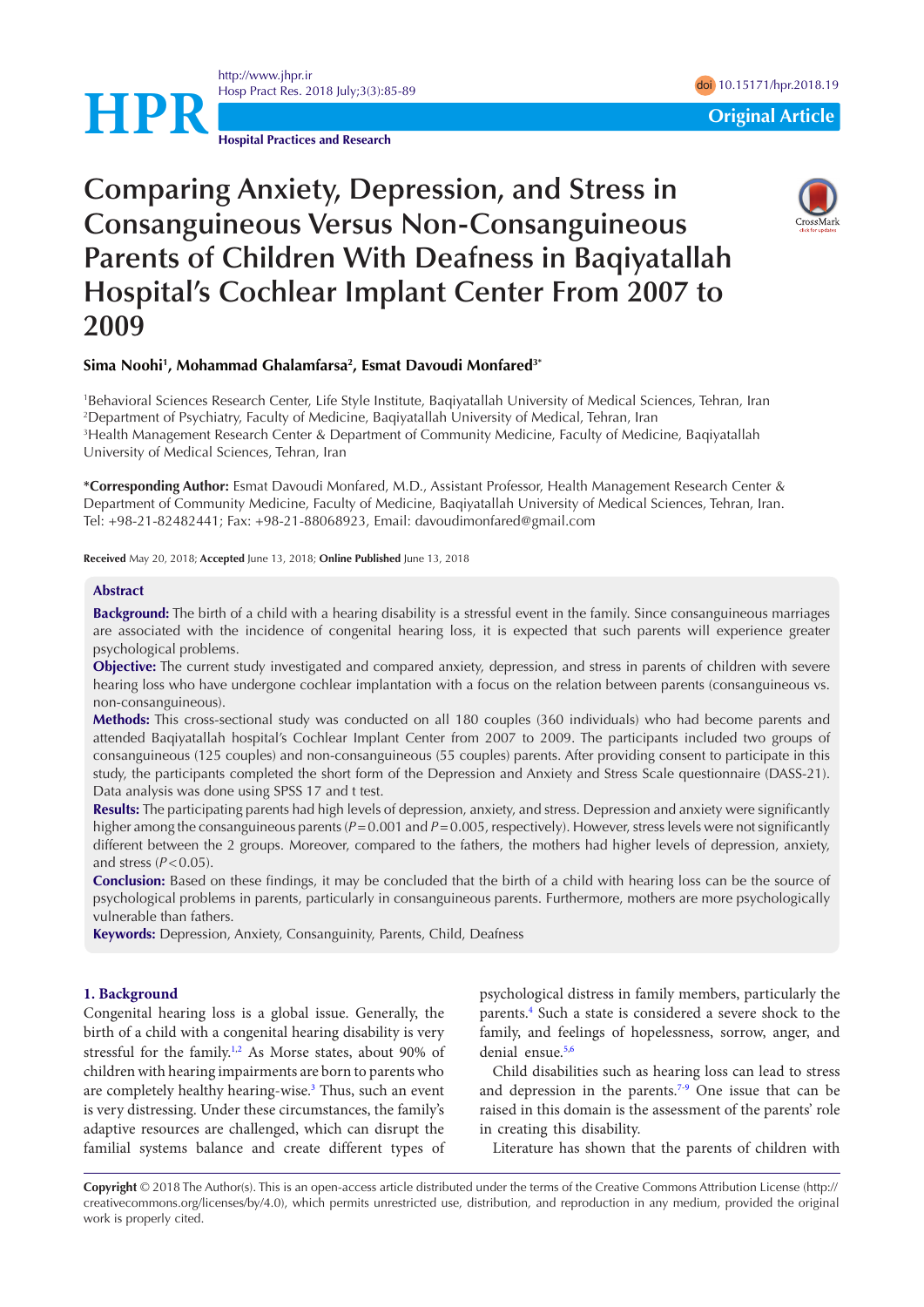hearing loss suffer from feelings of sorrow, self-blame, and anger. They experience greater stress than parents of healthy children. This difference persists even upon adjusting for educational status and income.<sup>[10](#page-4-8)</sup>

Parents may feel guilty; in the mother, the guilt is about the cause of deafness, and in the father, it is about failing to protect the family. The parents' feelings of guilt harm the disabled child's growth and development.<sup>[11](#page-4-9)</sup> Bearing in mind the role of hereditary factors in creating this disorder $12-14$  and the greater possibility of hereditary disorders in consanguineous marriages, more than likely there is a greater tendency toward feelings of guilt in consanguineous parents, $15-17$  $15-17$  resulting in a higher rate of psychological disorders (anxiety and depression) in them.

### **2. Objective**

To the best of the authors' knowledge, few studies in the literature have investigated the problems present in parents of children with hearing loss. Therefore, the objective of this research was to examine and compare the levels of anxiety, depression, and stress in 2 groups of consanguineous and non-consanguineous parents of children with hearing loss attending Baqiyatallah hospital's Cochlear Implant Center.

### **3. Methods**

This cross-sectional study was conducted from 2007 to 2009 on all parents of children with congenital hearing loss (180 couples) who attended Baqiyatallah hospital's Cochlear Implant Center and had undergone cochlear implantation; the convenience method of sampling was used. Informed consent was obtained from all parents who participated in this study. The minimum sample size with alpha 5% and beta 20% was 46 couples in each group.

The participants were divided into 2 groups. The first group consisted of 125 couples with consanguinity (referred to as consanguineous parents in this study). The second group comprised 55 couples who had no blood relations (referred to as non-consanguineous parents in this study).

Inclusion criteria were congenital hearing loss in the child, the absence of other associated disabilities, and consent to participate in the study. Exclusion criteria were the presence of a severe associated disease in the child and a history of recognized psychiatric disorders in the parents prior to the child's birth. After obtaining written informed consent from the parents, the mean levels of depression, anxiety, and stress were assessed in the 2 (consanguineous and non-consanguineous) parent groups using the DASS-21 scale.

3.1. The Short Form Depression, Anxiety, and Stress Scale The Short Form Depression, Anxiety, and Stress Scale (DASS-21) created by Lovibond and Lovibond[.18](#page-4-14) The original scale contains 42 items. The subject declares his/ her agreement with the items by tick-marking a 4-point Likert scale (never, sometimes, often, and almost always). The short form of this scale was used in the current study.

Antony et al confirmed the presence of the 3 factors of depression, anxiety, and stress in this version through factor analysis. The alpha coefficients were calculated as follows: 0.92 for the depression subscale, 0.95 for the anxiety subscale, and 0.97 for the stress subscale.[19](#page-4-15) Samani and Joukar examined the validity and reliability of the Persian version of DASS-21.<sup>20</sup> Accordingly, the convergent, divergent, and construct validities of the subscale were confirmed, and its reliability was estimated at the following alpha coefficients for the subscales of depression, anxiety, and stress: 0.81, 0.97, and 0.78, respectively.

All statistical calculations were done using SPSS 17 software. The descriptive analysis of the qualitative data was done by obtaining frequency and percentage, and inferential analysis was done using the student *t* test for independent groups in order to compare the means of depression, anxiety, and stress among mothers and fathers. The level of significance was considered at 0.05.

### **4. Results**

In the current study, 180 couples (125 consanguineous and 55 non-consanguineous couples) participated. 180 children underwent cochlear implant surgery. Of these, 86 (47.8%) were girls and 94 (52.2%) were boys. The mean age of the children was  $4.93$  (SD  $\pm$ 1.73) years. The mothers' average age was 30.93 (SD  $\pm$  5.5) years. The average age at marriage among the mothers was  $20.27$  ( $\pm$ 3.28) years. The average age of the fathers was  $36.10 \ (\pm 5.6)$  years, and the average age at marriage of the fathers was  $25.79$  ( $\pm 3.94$ ) years. Ninety-five children (52.8%) were the first born, 58 (32.3%) were the second, 18 (10%) were the third, 7 children were the fourth (3.9%), 1 was the fifth (0.6%), and 1 was the sixth (0.6%) born child.

The scores of the 3 DASS-21 subscales can be classified into 5 general categories. These 5 categories and their relevant domains are shown in [Table 1.](#page-1-0)

In [Table 2](#page-2-0), the frequency distribution and percentages of the 2 groups of parents have been illustrated for the 5 categories.

As seen in [Table 2](#page-2-0), only 7.2% of consanguineous parents reported stress levels in a normal range. This figure is 14.5% among the non-consanguineous parents. For depression, 10.4% of the consanguineous and 16.3% of the non-consanguineous parents scored normal. The stress levels reported in the normal range were 3.2% and 3.6% for the consanguineous and non-consanguineous parents, respectively. Overall, 64% of consanguineous and 43.6%

<span id="page-1-0"></span>**Table 1.** Classification of DASS-21 Scores and Range of Each Category

|                         | <b>Range of Scores</b> |                   |         |  |  |
|-------------------------|------------------------|-------------------|---------|--|--|
|                         | <b>Stress</b>          | <b>Depression</b> | Anxiety |  |  |
| Normal                  | $0 - 7$                | $0 - 4$           | $0 - 3$ |  |  |
| Mild                    | $8-9$                  | $5-6$             | $4 - 5$ |  |  |
| Moderate                | $10 - 12$              | $7 - 10$          | $6 - 7$ |  |  |
| Severe                  | $13 - 16$              | $11 - 13$         | $8-9$   |  |  |
| <b>Extremely severe</b> | >17                    | >14               | >10     |  |  |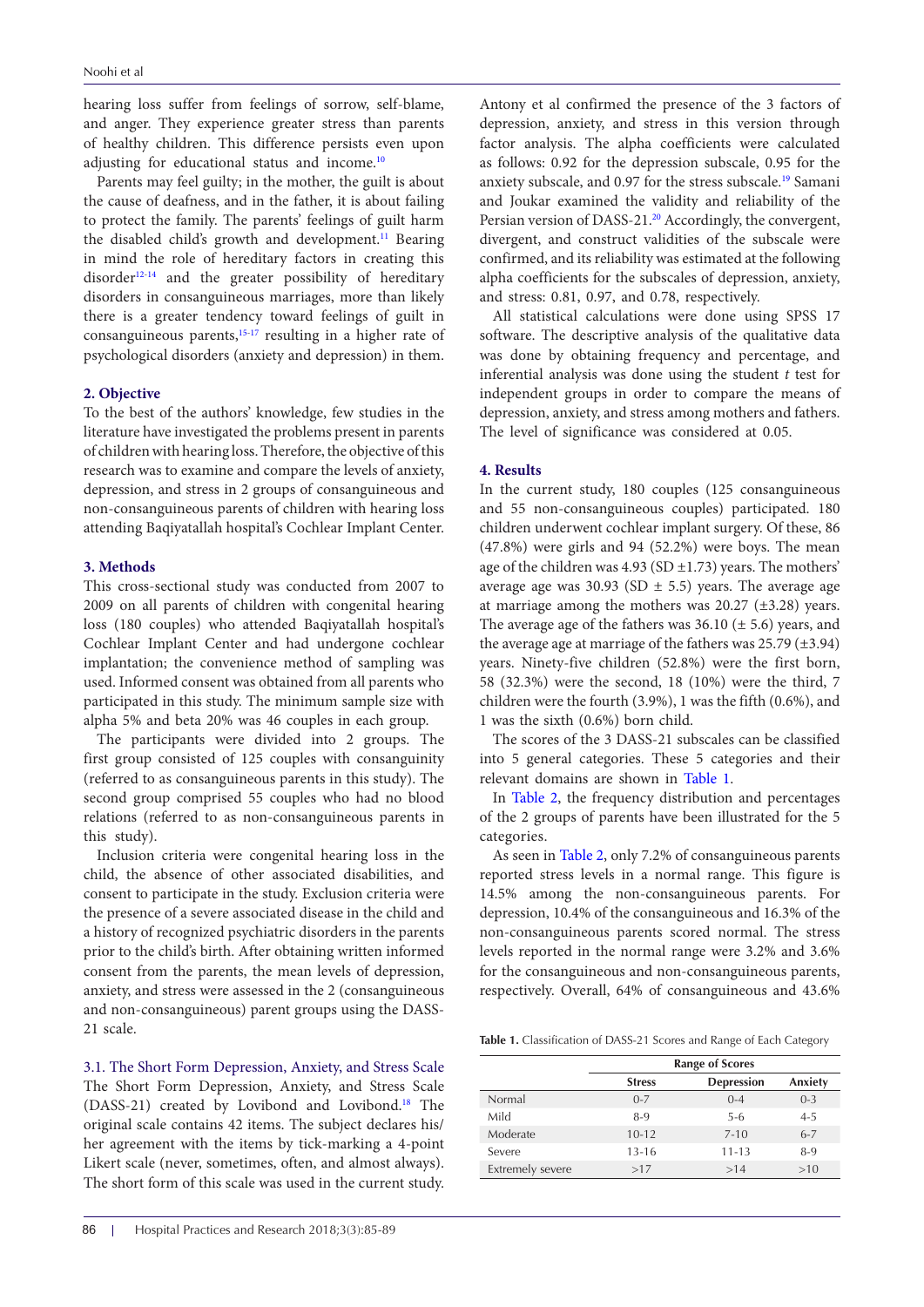<span id="page-2-0"></span>**Table 2.** Distribution of Anxiety, Depression, and Stress in 5 Categories of DASS-21 in 2 Groups of Consanguineous and Non-consanguineous Parents of Children With Hearing Loss

|                         | <b>Stress</b>                        |                                  | Depression                           |                                  | Anxiety                       |                                  |  |
|-------------------------|--------------------------------------|----------------------------------|--------------------------------------|----------------------------------|-------------------------------|----------------------------------|--|
|                         | Non-consanguineous<br><b>Parents</b> | Consanguineous<br><b>Parents</b> | Non-consanguineous<br><b>Parents</b> | Consanguineous<br><b>Parents</b> | Non-consanguineous<br>parents | Consanguineous<br><b>Parents</b> |  |
|                         | No. (%)                              | No. (%)                          | No. (%)                              | No. (%)                          | No. (%)                       | No. (%)                          |  |
| Normal                  | 4(3.6)                               | 8(3.2)                           | 18(16.3)                             | 26(10.4)                         | 16(14.5)                      | 18(7.2)                          |  |
| Mild                    | 14(12.7)                             | 26(10.4)                         | 20(18.2)                             | 18(7.2)                          | 22(20)                        | 28 (11.2)                        |  |
| Moderate                | 20(18.2)                             | 56 (22.4)                        | 34(31)                               | 54 (21.6)                        | 24(21.8)                      | 44 (17.6)                        |  |
| Severe                  | 44 (40)                              | 94 (37.6)                        | 16(14.5)                             | 72 (28.8)                        | 32 (29.1)                     | 96 (38.4)                        |  |
| <b>Extremely severe</b> | 28(25.4)                             | 66(26.4)                         | 22(20)                               | 80 (32)                          | 16(14.5)                      | 64(25.6)                         |  |
| Total                   | 110 (100)                            | 250 (100)                        | 110 (100)                            | 250 (100)                        | 110 (100)                     | 250 (100)                        |  |

of non-consanguineous parents reported having stress levels above average (severe and extremely severe). These figures were reported at 60.8% and 34.5% in the 2 groups, respectively, for the variable of depression. The stress variable in the 2 groups was reported at 64% and 65.4%, respectively.

[Table 3](#page-2-1) shows the frequency distribution and percentage of the 2 groups of mothers and fathers in the 5 categories of DASS-21 severity ratings.

As shown in [Table 3,](#page-2-1) only 13.9% of the fathers and 6% of the mothers reported anxiety at normal levels. For the depression variable, a normal level was reported by 17.8% of fathers and 6.6% of mothers. Moreover, only 3.9% of fathers and 2.8% of mothers had normal stress levels. Overall, about 45% of fathers and 70.5% of mothers reported above average (severe and extremely severe) levels of anxiety. The corresponding levels for the depression variable were reported by 42.2% of fathers and 63.3% of mothers. For the stress variable, these figures were reported at 56.7% of fathers and 72.2% of mothers.

The scores of the 3 variables of depression, anxiety,

and stress in the 2 groups of consanguineous and nonconsanguineous parents are illustrated in [Table 4](#page-2-2).

According to the results of the chi-square test as well as the Fisher exact test, consanguineous parents have significantly higher levels of anxiety (*P*=0.005) than nonconsanguineous parents. Moreover, the reported depression levels in consanguineous parents are significantly higher than in the non-consanguineous parents  $(P=0.001)$ . However, there was no significant difference between the 2 groups' stress levels  $(P=0.168)$ .

The results of the DASS questionnaire scores for the 2 groups of fathers and mothers show significant differences between the fathers and mothers in all 3 variables of anxiety (*P*=0.001), depression (*P*=0.002), and stress (*P*=0.015), such that the levels of all 3 are higher in mothers than in fathers.

### **5. Discussion**

Parents of disabled children do not have normal lives; they have special duties that are far more difficult than those of the parents of normal children. Such a situation

<span id="page-2-1"></span>**Table 3.** Distribution of Anxiety, Depression, and Stress in 5 Categories of DASS-21 in 2 Groups of Mothers and Fathers of Children With Hearing Loss

|                  | <b>Stress</b>  |                | <b>Depression</b> |                | Anxiety        |                |
|------------------|----------------|----------------|-------------------|----------------|----------------|----------------|
|                  | <b>Mothers</b> | <b>Fathers</b> | <b>Mothers</b>    | <b>Fathers</b> | <b>Mothers</b> | <b>Fathers</b> |
|                  | No. (%)        | No. (%)        | No. (%)           | No. (%)        | No. (%)        | No. (%)        |
| Normal           | 5(2.8)         | 7(3.9)         | 12(6.6)           | 32 (17.8)      | 9(6)           | 25(13.9)       |
| Mild             | 11(6.1)        | 29(16.1)       | 14(7.8)           | 24(13.3)       | 21 (11.6)      | 29(16.1)       |
| Moderate         | 34 (18.9)      | 42(23.3)       | 40(22.2)          | 48(26.5)       | 23(12.7)       | 45(25)         |
| Severe           | 76 (42.2)      | 62 (34.4)      | 56(31.1)          | 32 (17.8)      | 79 (43.8)      | 49 (27.2)      |
| Extremely severe | 54 (30)        | 40(22.3)       | 58 (32.2)         | 44(24.4)       | 48(26.5)       | 32 (17.8)      |
| Total            | 180 (100)      | 180 (100)      | 180 (100)         | 180 (100)      | 180 (100)      | 180 (100)      |

<span id="page-2-2"></span>**Table 4.** Comparison of Anxiety, Depression, and Stress in 5 Categories of DASS-21 in 2 Groups of Parents of Children With Hearing Loss

|               |                            | Mean  | <b>SD</b> | df  |       | P Value |
|---------------|----------------------------|-------|-----------|-----|-------|---------|
| Anxiety       | Consanguineous parents     | 9.15  | 2.22      | 358 | 2.796 | 0.005   |
|               | Non-consanguineous parents | 8.34  | 3.13      |     |       |         |
| Depression    | Consanguineous parents     | 10.86 | 3.31      | 358 | 3.238 | 0.001   |
|               | Non-consanguineous parents | 9.72  | 2.97      |     |       |         |
| <b>Stress</b> | Consanguineous parents     | 11.38 | 4.03      | 358 | 1.381 | 0.168   |
|               | Non-consanguineous parents | 10.76 | 3.67      |     |       |         |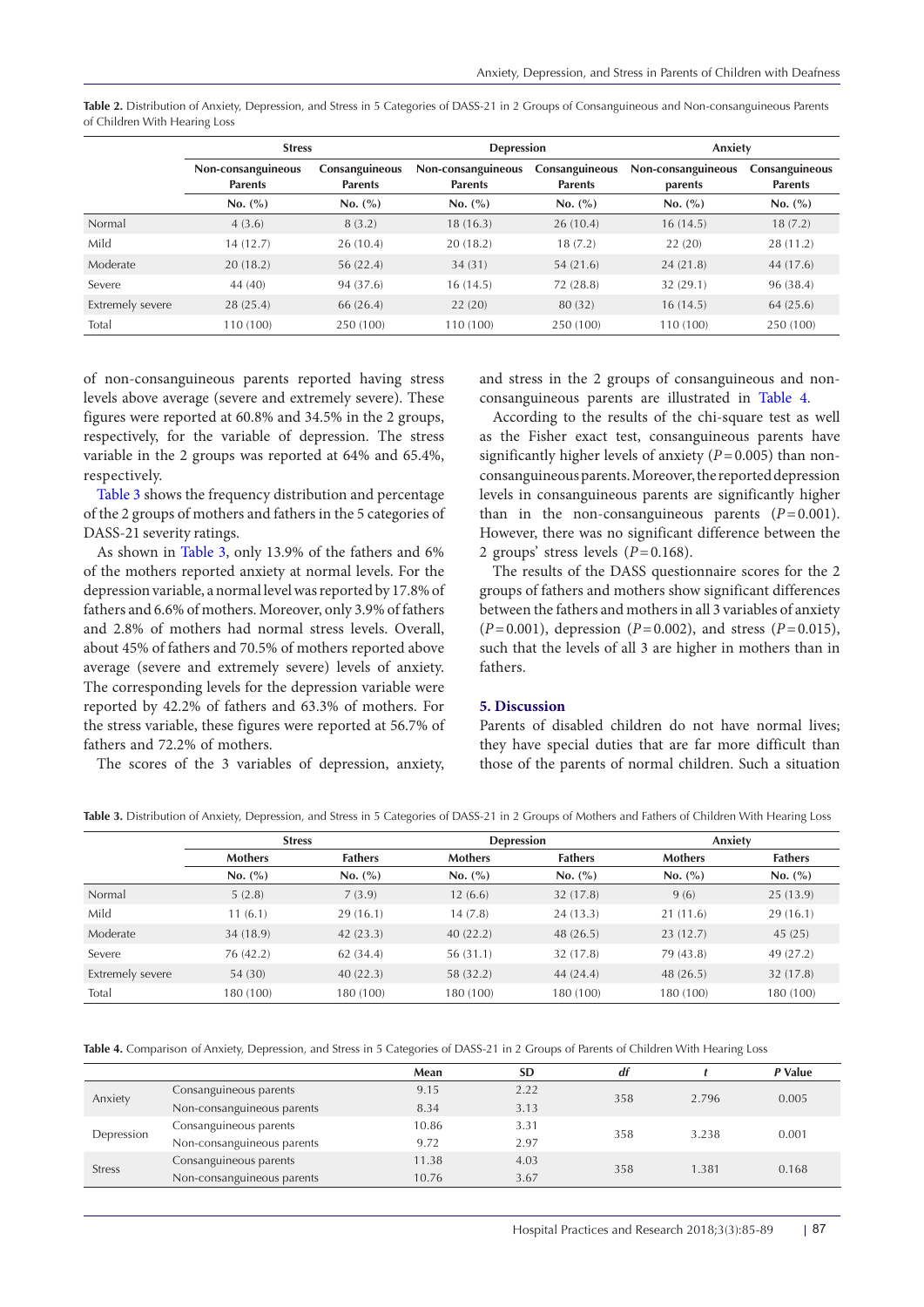can be a source of stress. The current study compared Review Highlights the levels of anxiety, stress, and depression in 2 groups of consanguineous and non-consanguineous parents of children with hearing loss. Based on the results, the levels of all 3 subscales in the 2 groups were high; however, anxiety and depression were significantly higher in the consanguineous parents. This finding reveals the negative effects of these parents' exposure to the problem of congenital hearing loss which, according to the current findings, reach maximum levels in consanguineous families. Generally speaking, and as reported by Uskun and Gundogar, levels of stress and anxiety are greater among parents of disabled children compared to the general population.[21](#page-4-17) However, levels of depression and anxiety show greater increases in consanguineous parents. As a possible explanation of this difference, the dissimilarity in perspectives between the 2 groups can be indicated. Accordingly, one reason behind differences in reactions toward stressful circumstances is differences in the parents' cognitive interpretation in describing the cause of their child's hearing loss. Consanguineous parents are more likely to blame themselves for their child's disability. This self-blame can be an important source of an anxious and moody reaction to the stressful situation. Conversely, nonconsanguineous parents have fewer tendencies toward such biases in tracing their child's problem. This explanation cannot be confirmed by this study, however, because the variables related to the parents' attitudes towards their child's hearing loss were not assessed. Therefore, it is recommended that the parents' attitudes toward the etiology of their child's hearing loss be measured and the roles of these attitudes in the aforementioned differences be investigated in future studies.

No significant difference was observed between the 2 groups in the stress subscale. This finding may be described by referring to the definition of stress. In short, Shirom believed that stress is an individual's perception of the environment's demands (stressful factor) and one's available capacities and resources for confronting them.[22](#page-4-18) Selye also defines stress as the imbalance between demands and resources.<sup>[23](#page-4-19)</sup> Hence, both groups find themselves facing a relatively similar crisis. In other words, both groups report an almost similar level of stress, although they may view the problem, assess the situation, and assess the resources for confronting such stressful circumstances differently.

According to the data analysis, mothers experience significantly higher levels of depression, anxiety, and stress. Other studies have shown differences in the mental health of men and women[.24](#page-4-20) Dogan observed similar results in his study. In his opinion, mothers of disabled children are a lot more vulnerable to psychiatric symptoms.<sup>[1](#page-4-0)</sup> Noohi et al concluded that, although cochlear implantation in children has been effective in reducing depression and anxiety in their mothers, these levels were higher in the mothers than in the general population even after the

### **What Is Already Known?**

Child disabilities such as hearing loss can lead to stress and depression in the parents. There is a greater possibility of hereditary disorders occurring in the children of consanguineous marriages. The parents' feelings of stress and depression harm the disabled child's growth and development.

### **What This Study Adds?**

Due to the role of hereditary factors in the occurrence of a child's congenital deafness, parents in consanguineous marriages may have a greater tendency to develop psychiatric disorders from feelings of guilt, and this may harm the process of improvement in children with disabilities.

child's surgery[.7](#page-4-6) 2 factors can be addressed in describing the difference between mothers and fathers: (1) difference in attitudes and reactions of the mothers and fathers toward exposure to their child's hearing loss. Higher levels of stress in mothers may also indicate higher environmental demands or differences in assessing their resources for confronting the demands of these stressful circumstances; (2) gender differences in anxiety and depression scores: for example, according to Forooqi et al, women generally score higher on the scales of anxiety, depression, and stress.<sup>[25](#page-4-21)</sup> Imam et al also obtained the same results in their research on the short form of the scale.[26](#page-4-22) Therefore, this significant difference may be largely attributed to gender differences in the DASS-21 scores, not differences in attitudes between mothers and fathers toward their child's problem. Hence, it is recommended that the variance of gender be controlled when comparing the 2 groups of fathers and mothers in future research.

### **6. Conclusion**

Based on the current results, it may be concluded that having a child with hearing loss can be a source of cognitive problems in parents, particularly those with blood relations; thus, these parents need cognitive support. Moreover, the mothers of children with hearing disabilities are more psychologically vulnerable than the fathers and, naturally, need more support.

### **Authors' Contributions**

SN designed the study; MG collected and analyzed data and EDM prepared and submitted manuscript.

### **Conflict of Interest Disclosures**

The authors declare that they have no conflicts of interest.

### **Ethical Approval**

This study was approved by Baqiyatallah University of Medical Sciences Ethics Committee.